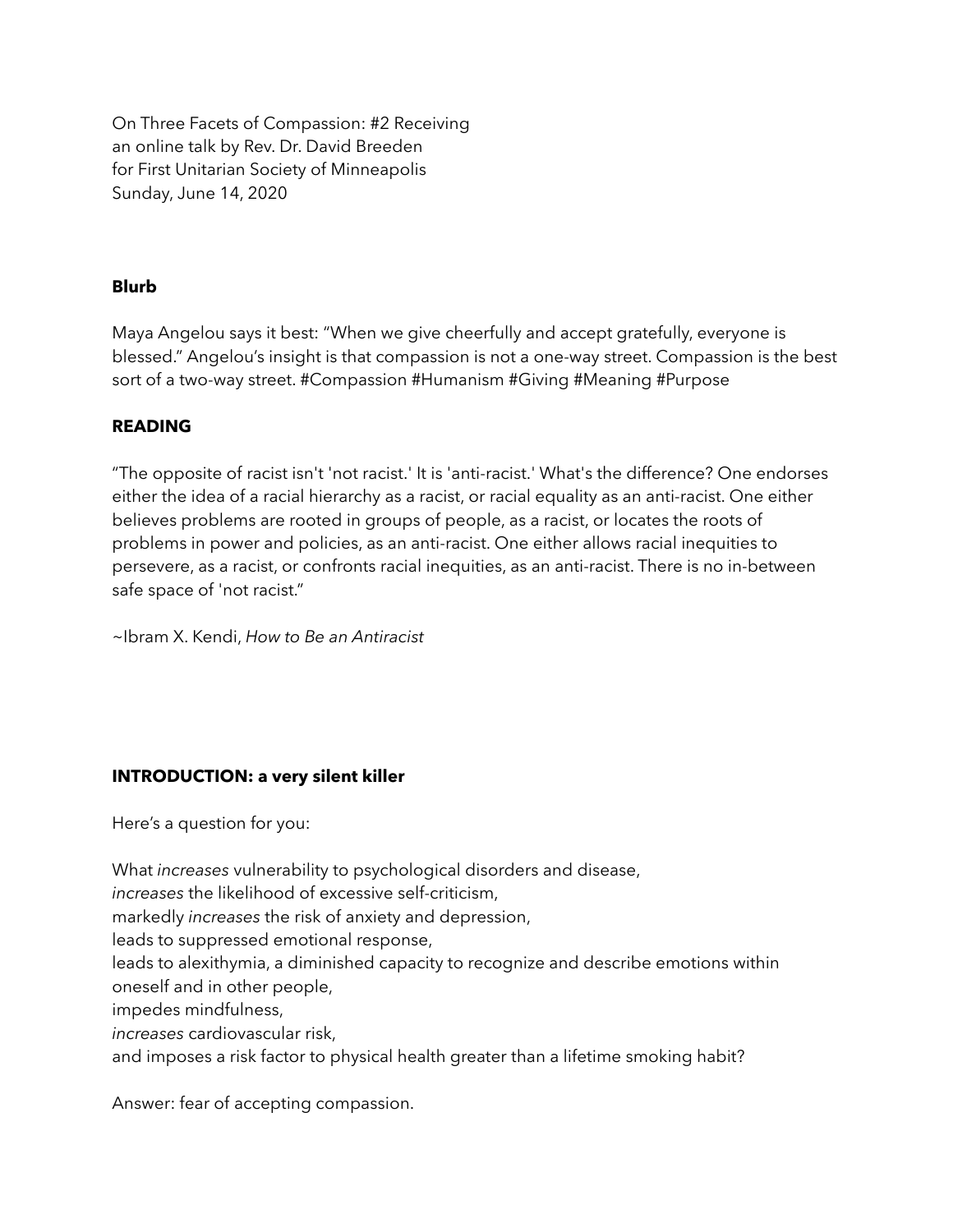Compassion avoidance. It's a thing.

And it can kill you.

## **ONE: a hog on ice**

We have a saying where I come from: "As independent as a hog on ice." It's a phrase that expresses despair at trying to help someone: "We cain't do nothin'. She's as independent as a hog on ice."

What do hogs do on ice? The way to get a hog to go somewhere is to use a long stick and follow behind. When the hog goes the correct way, you do nothing. When the hog turns the wrong way, you tap the stick on the side that the hog should not be going.

It's like a dance in a way. But with a hog on ice, the moment the hog slips, it stops paying any heed to you or the stick. It's thinking only of how to stay standing. It has gone into selfpreservation mode and you can't do a thing about it.

Being "as independent as a hog on ice" is being someone beyond help because they won't *accept* help.

Compassion avoidance. It's a thing.

And it can kill you.

#### **TWO: it's a two way street**

Here's one of those spiritual laws I like to talk about: If you can't *take* help, you can't *give* help. If you can't *accept* compassion from others, you can't *have or give* compassion.

Maya Angelou says it best: "When we give cheerfully and accept gratefully, everyone is blessed." Angelou's insight is that compassion is not a one-way street. Compassion is the best sort of a two-way street.

There's a newer type of therapy called "compassion focused therapy." The research is clear: people who fail to be compassionate are those who suffer from shame and/or self-criticism. People who suffer a lot of shame and people whose inner-critic is turned up to eleven all the time just can't feel compassion.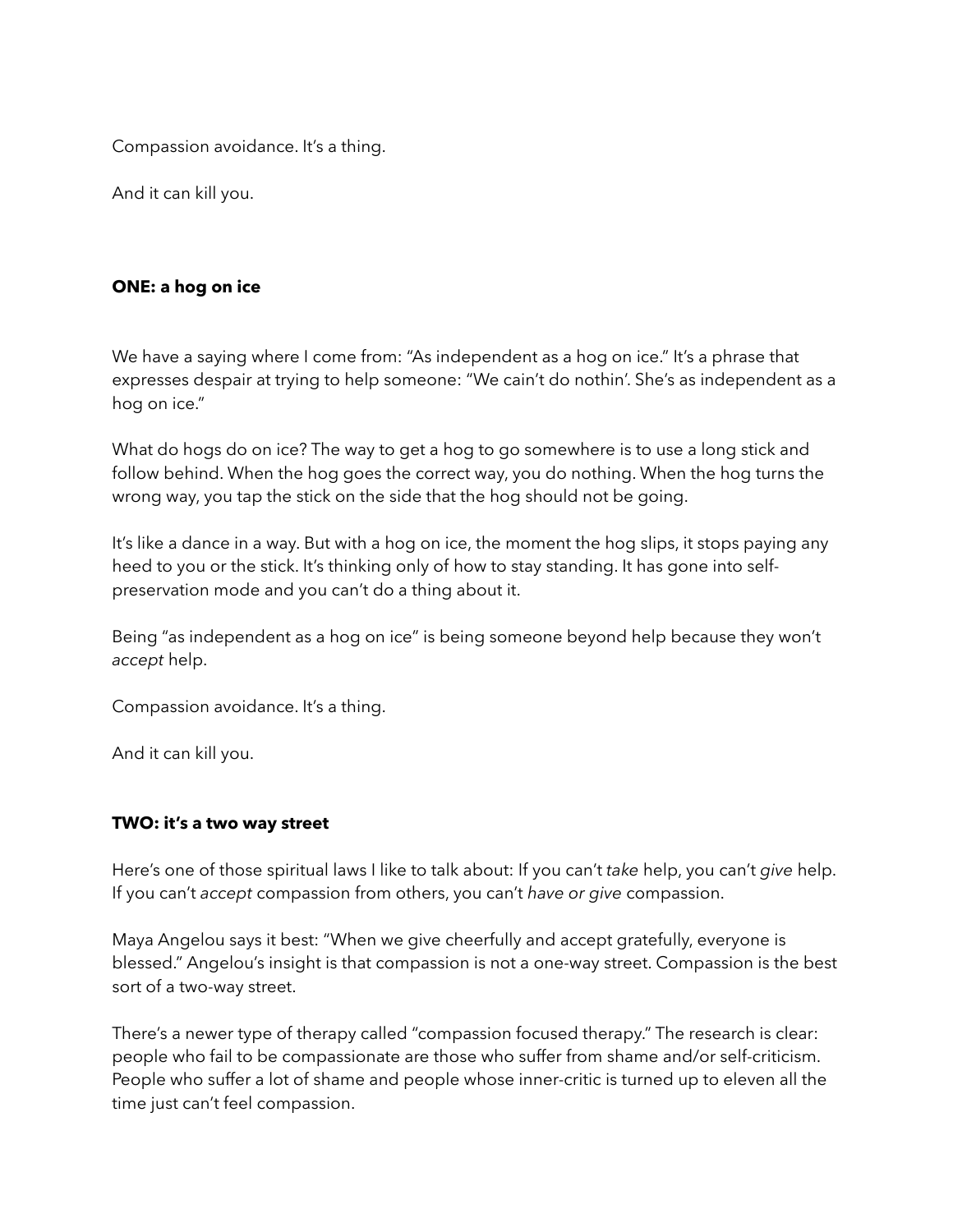The message is clear: in order to be a compassionate person, you've got to do some work on yourself. You've got to change your way of thinking.

Last week I diagnosed the nation's ills as a vast failure of compassion. There are historical reasons for this failure. There are philosophical and theological reasons for this failure.

What it comes down to is the American mindset that insists on an individualism well summed up in that old phrase, "as independent as a hog on ice." Our society teaches each of us that individualism is the ultimate ideal to strive for.

That's a total lie.

It's compassion avoidance.

And it can kill you.

# **THREE: Getting your religion backwards**

As I've said before, bad theology can be very damaging.

Christian tradition has treated mystical experiences as individualistic experiences. The archetypal Christian mystical experience was report by Paul, who wrote this:

I know a person in Christ who fourteen years ago was caught up to the third heaven whether in the body or out of the body I do not know; God knows. And I know that such a person—whether in the body or out of the body I do not know; God know—was caught up into Paradise and heard things that are not to be told, that no mortal is permitted to repeat. (2 Corinthians 12:2-4 NRSV)

You see the pattern Paul follows: What he experienced was so strange, Paul didn't know whether it had occurred to his physical body, or had occurred only in his mind. He has a vision, but what he hears cannot be communicated, either because it is too wonderful, too forbidden, or completely inexpressible. Paul relates this experience not for what it has shown him, but as a way of authenticating his holiness quotient.

Paul's faux-humble "I know a guy" tells us volumes about Paul"s ego, but not a lot about the realm of the human spirit or the nature of reality.

Such mystical experiences convince the one who experiences them, and might even impress others, but the experiencer brings nothing back from the experience beyond personal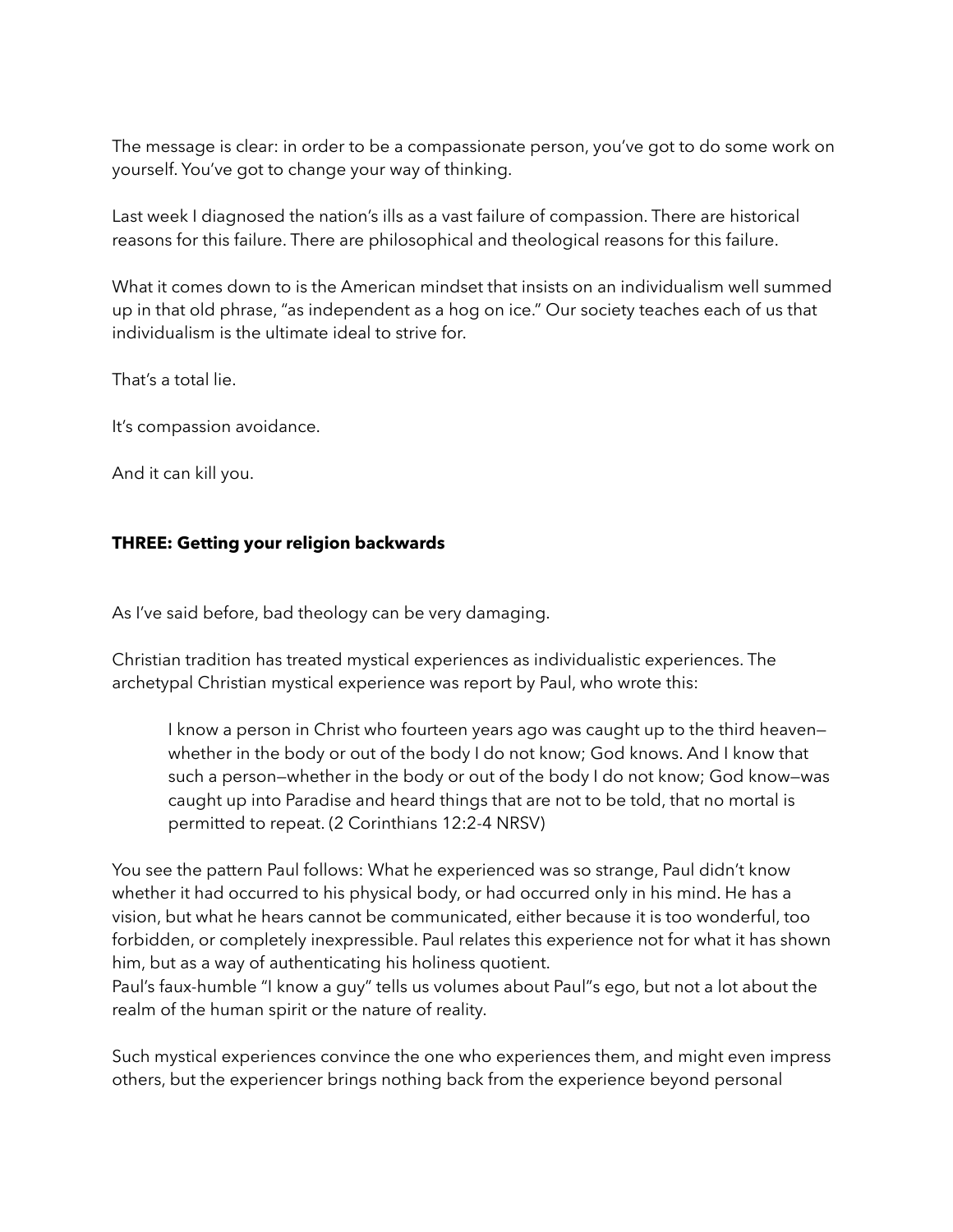conviction and a story to tell. The experience feels expansive—even boundless—but it is centered in the individual, the ego.

Mystical experiences feel great, but that boundless,"being one" with the universe thing, can serve as more than a burnish on the spiritual resume. I

n the imagination, we can turn the experience around, so that it isn't about me—the ego, the self—radiating *out* into the universe from the center of me, but rather a radiation *in* that serves to remind me that this me is a tiny strand of a tiny thread in the fabric of the universe. This generates the kind of compassion I described last week.

This difference in orientation is one reason that mysticism is much prized in the monotheisms but is treated with suspicion by traditions such as Buddhism that focus on mental processes and that warn against ego formations and ego projections.

The great Buddhist monk Santideva calls this "exchange of self & other."

See yourself as you once saw others: not much; not at all.

See others as you once saw yourself: everything. Ultimate importance.

Santideva goes on to say:

Whatever suffering there is in the world flows from the wish for your own happiness. Whatever happiness there is in the world flows from the wish for the happiness of others.

That is as straightforward as spiritual truths get.

Ideally, mystical experiences, and we all have them from time to time, should encourage us to reach out and embrace what we often experience as "other."

Last week, I talked about how for Humanists, the *encounter with the other* is the baseline for our ethics and our ideals.

That's exactly what Ibram X. Kendi talks about in the reading this morning.

Dr. Kendi is a historian and this fall Kendi will launch the Boston University Center for Antiracist Research.

If you haven't read his book *How to Be an Antiracist, do!*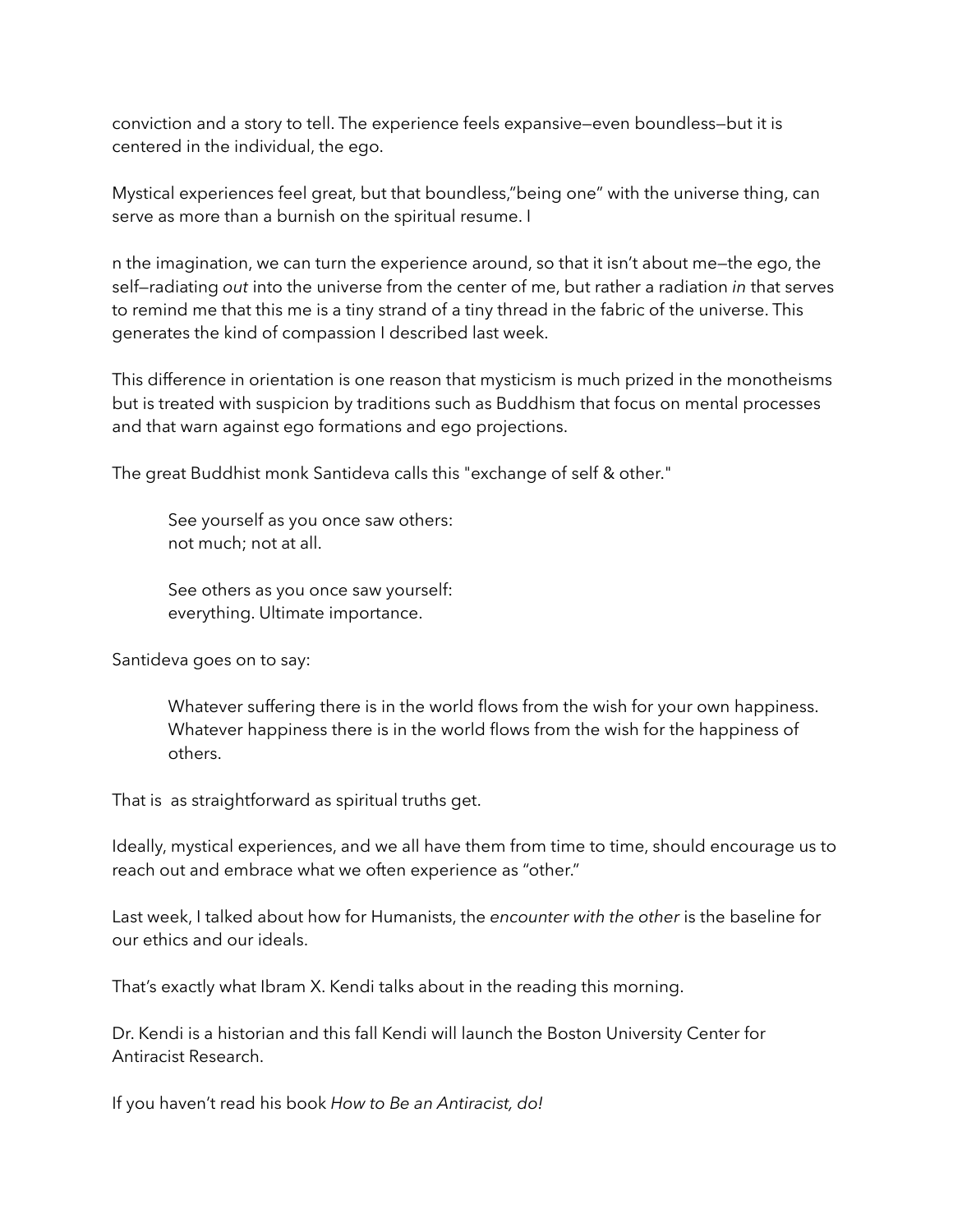From the reading, notice how Kendi phrases this:

One either allows racial inequities to persevere, as a racist, or confronts racial inequities, as an anti-racist. There is no in-between safe space of 'not racist.'

That's from the introduction to the book. A bit earlier in the introduction, Kendi writes,

Americans have long been trained to see the deficiencies of people rather than policy. It's a pretty easy mistake to make: People are in our faces. Policies are distant. We are particularly poor at seeing the policies lurking behind the struggles of people.

*How to Be an Antiracist* is a particularly good book for Humanists to read on the subject because the center of Kendi's thesis is that racism is a set of unexamined beliefs. He says that explicitly: "Racist ideas love believers, not thinkers."

We Humanists think that it is incumbent upon us to examine our beliefs. We strive to be thinkers, not believers.

Racism is a set of unexamined prejudices and assumptions created by a particular set of cultural circumstances.

We live in a nation with a constitution written to ensure that captured Africans could be enslaved and prevented from becoming citizens.

Yes, a bit more than a hundred and fifty years ago, the Thirteenth Amendment made men of African origin citizens—"African Americans."

It's been nearly sixty years since the last laws to explicitly enforce white supremacy were finally removed from the books—laws specifically designed to ensure that African Americans did not enjoy the full benefits of citizenship.

It's been more than 150 years since Abraham Lincoln talked about "the proposition that all men are created equal." We are still treating that as a debatable proposition, not a truth.

Equality is not debatable.

One of my favorite definitions of Humanism is by the Bulgarian philosopher Tzvetan Todorov: "The autonomy of the I, the finality of the you and the universality of the they."

That's where the compassion comes from: I am free to choose compassion rather than hate; I recognize the "finality of the you": *you* are as free as I am to be what you strive to be. And the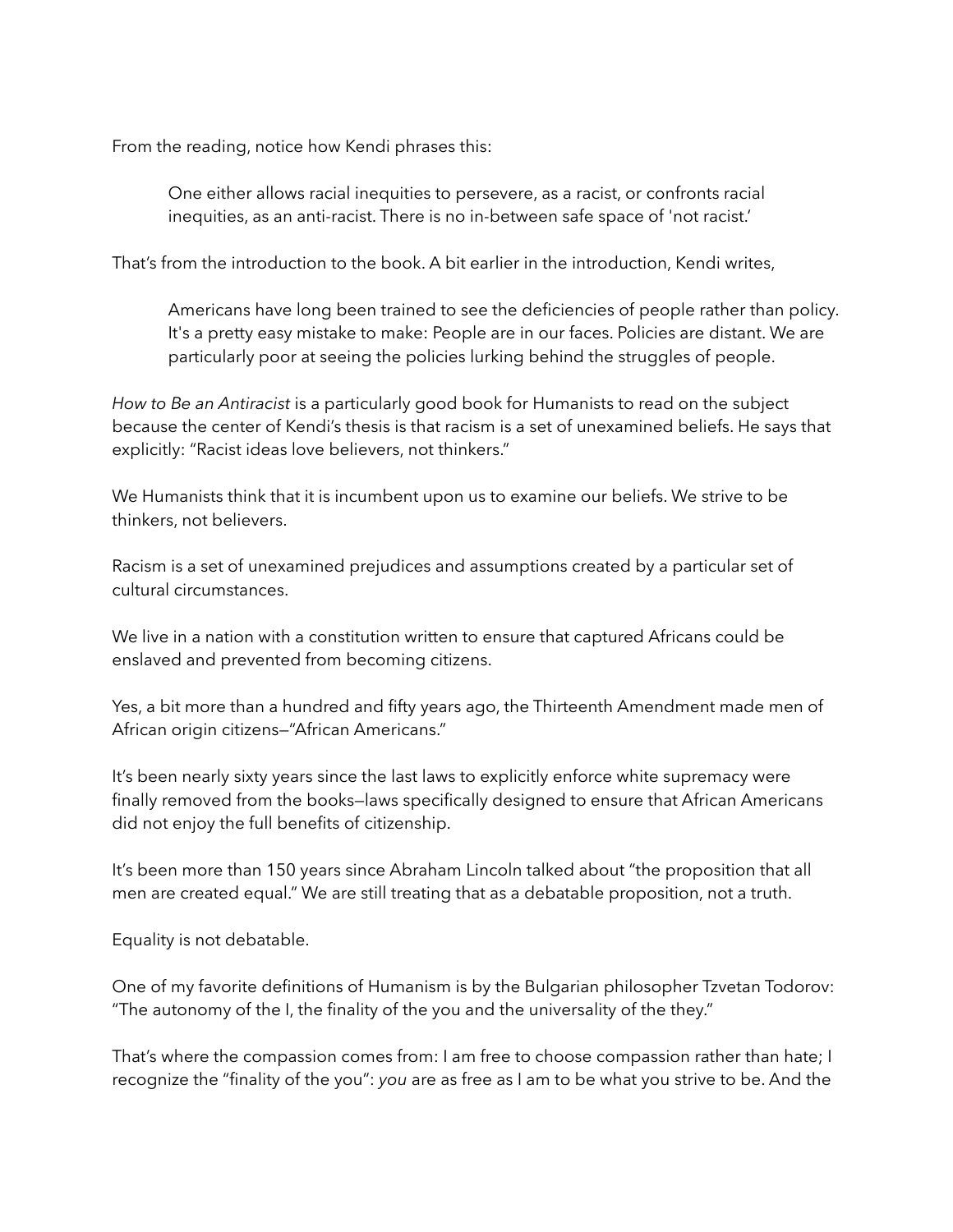"universality of the they": I choose compassion rather than hate because I understand that all compassion is self-compassion. We're all in this together.

I choose to be an anti-racist because I choose to be a thinker, not a believer. As Dr. Kendi says, "Racist ideas love believers, not thinkers."

## **FOUR: still not even close**

Great thanks to Minneapolis artist Brother Ali for giving us permission to play his brilliant song "Letter to My Countrymen." In that song, Brother Ali hones the terrible question down to a sharp point and names the sorrow: for those not only betrayed by a nation but also are still mercilessly exploited by a nation, what are the choices?

Endless rebellion is one choice. Perhaps even the choice that feels most authentic and true to one's own principles.

But Brother Ali understands the question asked by Alexander Hamilton that I talked about last week: will it be "reflection and choice" or "accident and force"?

Brother Ali writes,

[It's home so we better make the best of it](https://genius.com/Brother-ali-letter-to-my-countrymen-lyrics#note-1216998) [I wanna make this country what it says it is](https://genius.com/Brother-ali-letter-to-my-countrymen-lyrics#note-1216998)

## Why?

[We're still not even close to really sharing things](https://genius.com/Brother-ali-letter-to-my-countrymen-lyrics#note-4951570) [The situation of oppressed people](https://genius.com/Brother-ali-letter-to-my-countrymen-lyrics#note-4951570) [Shows what we feel it means to be a human being](https://genius.com/Brother-ali-letter-to-my-countrymen-lyrics#note-4951570) [What does it mean to be American?](https://genius.com/Brother-ali-letter-to-my-countrymen-lyrics#note-2433980) [I think the struggle to be free is our inheritance](https://genius.com/Brother-ali-letter-to-my-countrymen-lyrics#note-2433980)

Brother Ali brings in the voice of Dr. Cornel West, I would argue the greatest theologian of our time. West says to Brother Ali,

You don't want to be just well adjusted to injustice and well adapted to indifference. You want to be a person with integrity who leaves a mark on the world.

Cornell West asks us to examine our lives because the unexamined life leads to the mindset Dr. Kindi mentions: "Racist ideas love believers, not thinkers."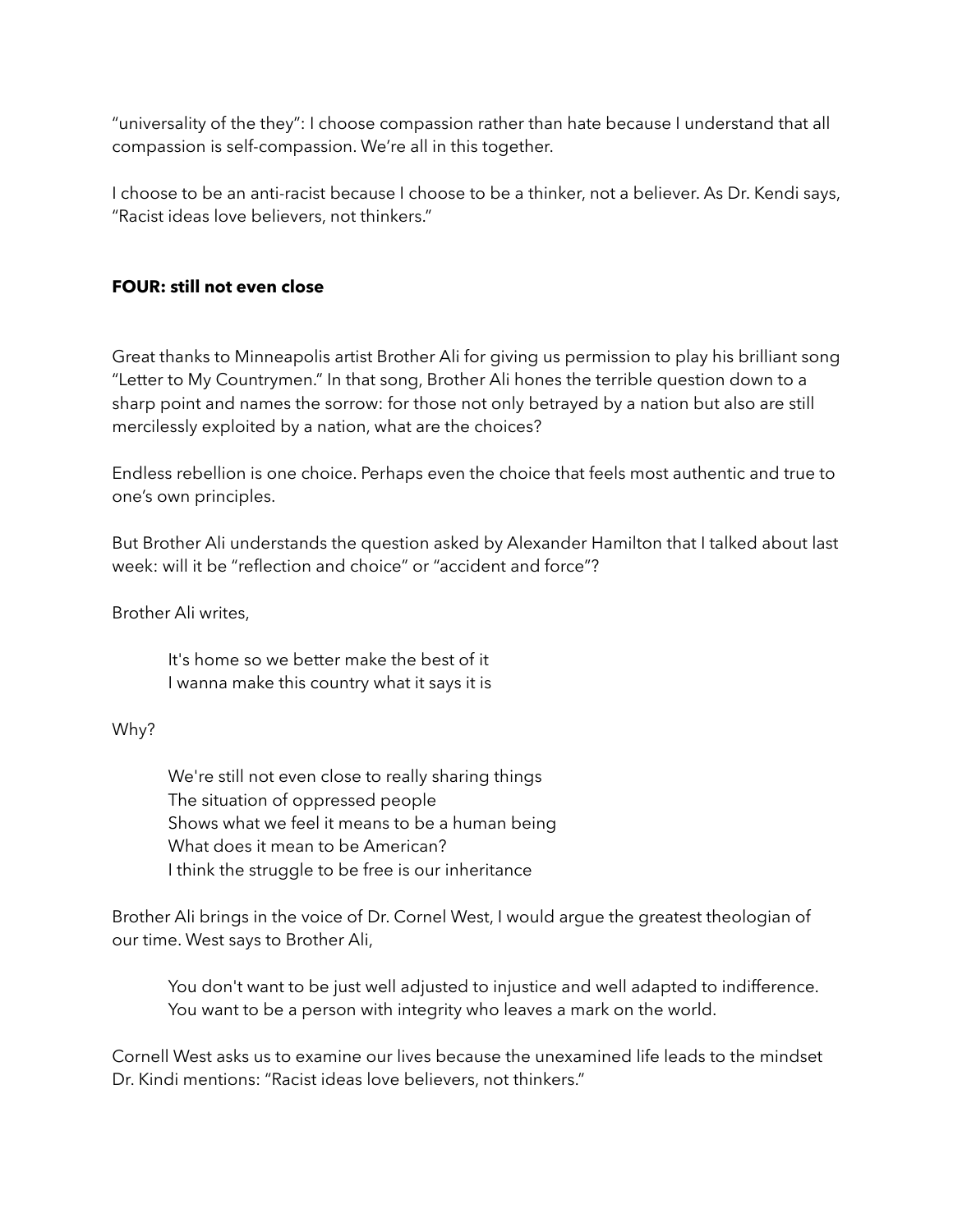I feel Brother Ali's words very deeply because I've struggled with this feeling of rebellion a lot in my life. Emma's Revolution, in the song this morning says,

My parents always told me work hard and stay in school Trust the church and leaders of our town

That wasn't my experience. I was taught to distrust leaders and my religion, Pentecostalism, was all about "Burn it down!" Government and authority was the "principalities and powers" that were in the power of Satan.

And, my wife will tell you that that is often still my first reaction to some things in the news. Resentment and hatred. It's a gut reaction for me: "They're all crooks!" "Wait till the revolution comes!"

Looking for a way to practice "accident and force."

There is a *scary* number of Americans who live there.

Left or right. Fascist or anarchist. Carrying guns and burning things down hoping that some sort of cleansing violence will finally set things right.

But the older I get, the more I know that "reflection and choice" are the only viable options. Reflection. Choice. Compassion.

As we saw a couple of weeks ago outside the White House, oppressors know force and violence very well.

It's difficult to see the deeper truth. But as Brother Ali says in another of his songs,

Because the children can't escape from the pain And they're born with poisonous hatred in their veins Try and separate a man from his soul You only strengthen him, and lose your own ("Uncle Sam Goddamn")

Another firm spiritual truth, I think.

## **CONCLUSION: it's our inheritance**

In these dark days, have some compassion for yourself. As Maya Angelou says, "Compassion is the best sort of a two-way street."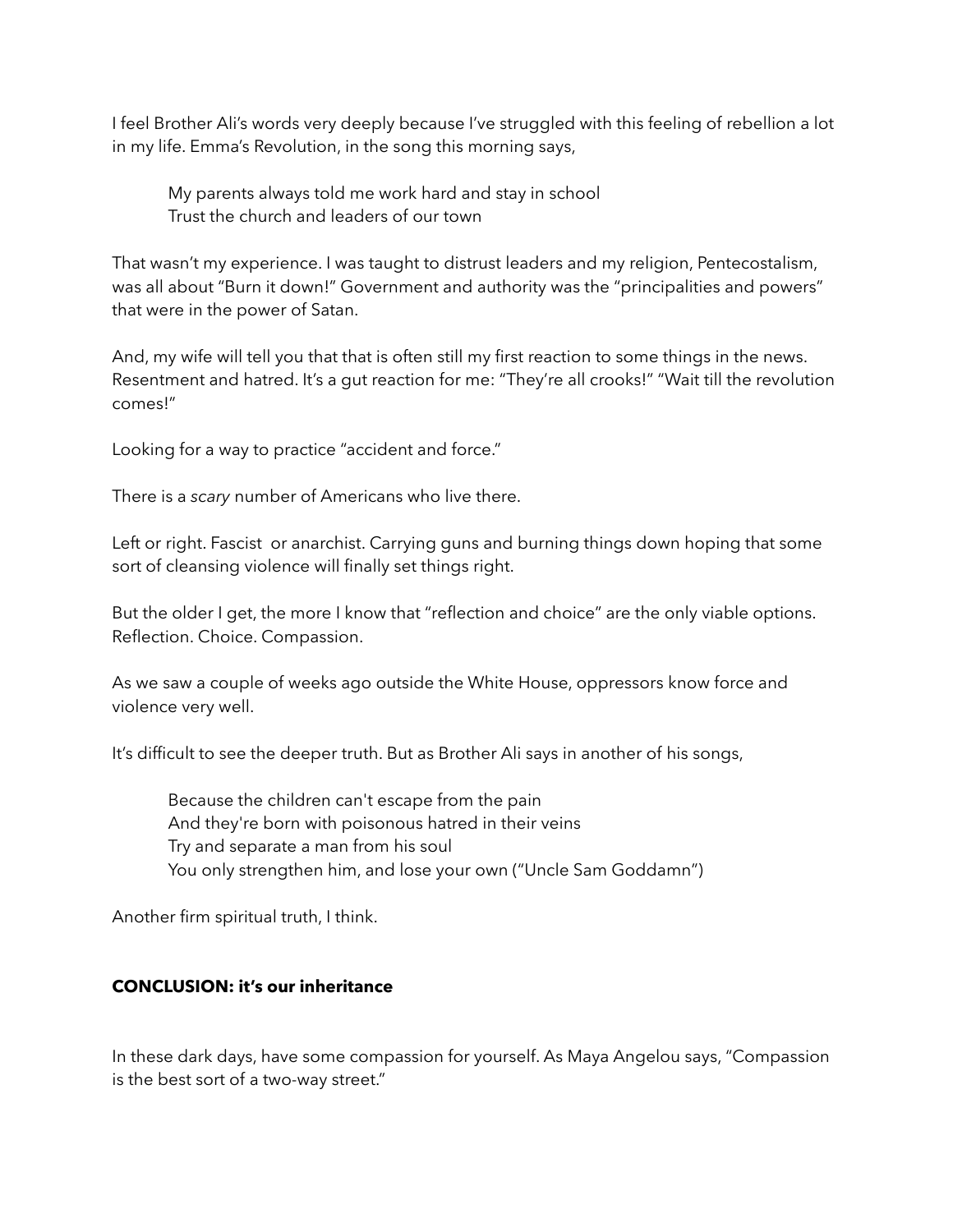Compassion avoidance isolates us from life's meaning and purpose. So, don't avoid compassion.

The Humanist proposition is that human beings can solve human problems. The problem to be solved is crystal clear. At the very birth of Humanism, Humanists demanded "a shared life in a shared world."

But Brother Ali is speaking truth when he says: "We're still not even close to sharing things."

He's also correct about what it means to be American:

Like it or not, "the struggle to be free"—and to make everyone free—"is our inheritance." And our obligation.

Yes. Americans have inherited a constitution written to ensure that captured Africans could be enslaved and prevented from becoming citizens.

Yes. It's been nearly sixty years since the last laws to explicitly enforce white supremacy were finally removed from the books—and many of those old laws still exist in other forms.

Yes. It's been more than 150 years since Abraham Lincoln talked about "the proposition that all men are created equal." And, yes, we are still treating it as a debatable proposition, not a truth. That's a failure of very basic compassion.

Still—and because—even with all the injustice of our history, "the struggle to *be* free"—and to make everyone free—"is our inheritance."